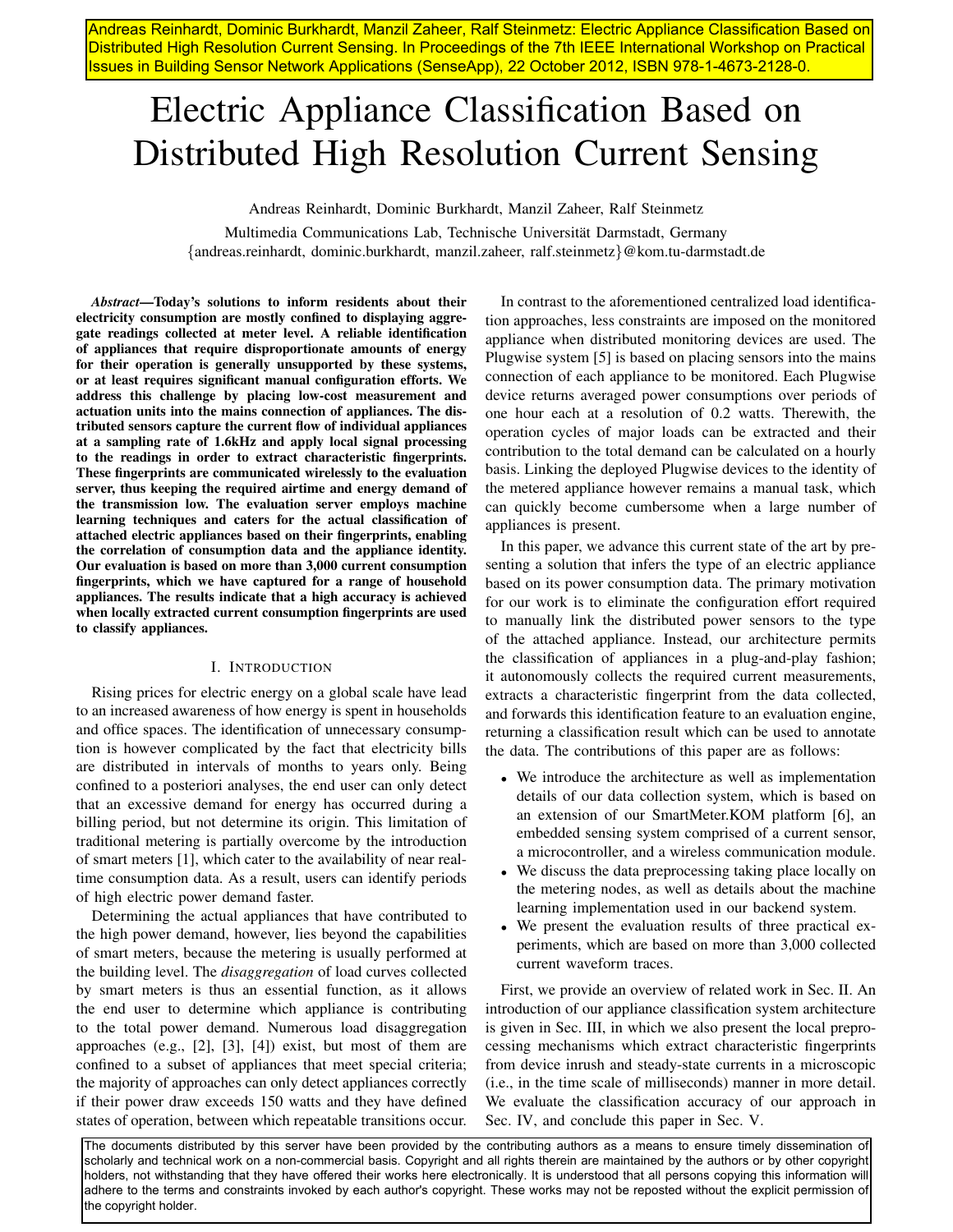#### II. RELATED WORK

First approaches to identifiy electric appliances based on their load signatures have emerged in the 1980s under the name of Non-Intrusive Appliance Load Monitoring (*NIALM*) [2]. The basic idea behind NIALM was to place a current sensor between the electricity meter and its socket in order to capture a household's total power draw at a high temporal resolution. The NIALM system extracts transients from the observed power traces and matches them against the characteristics of previously trained appliance types. While the approach has been shown to be capable of correctly identifying a small number of appliances [7], it is limited in two major aspects. Firstly, the detection of appliances with a power rating of less than 150 watts is unsupported ([7], [8]). Secondly, the approach is confined to appliances that emit repeatable transient patterns when their state is changed (referred to as *ON/OFF* or *state machine* appliances) [2], excluding variable loads from their detection.

Improvements to NIALM were achieved by collecting current and voltage samples at higher sampling rates [9]. This method is specifically suited for appliances characterized by significant overshoots in the power draw during their activation. Besides regarding only the real and reactive power components during transients, the approaches presented in [10] and [11] additionally regard harmonics that are collected during the occurrence of transients (i.e., during device startup or shutdown). Distinct features in the transient power waveforms have been found by isolating each harmonic and analyzing the spectral envelope over a fixed duration during the device startup. In addition to the analysis of current transients, the harmonic components of the steady-state current also serve as features for the classification of an attached appliance [12].

Because the aforementioned appliance identification algorithms have mostly been tailored to their application on data that has been collected at meter level, the approaches cannot resolve ambiguities when several identical appliances are present. As a result, metering equipment has been progressively moved closer towards the consumers in order to cater to both improved sensing resolution and less ambiguities. In a first step, power meters have been installed at circuit level, effectively overcoming the inability of single point sensing systems to monitor very small power consuming devices [13]. This increased granularity results in fewer appliances attached to each meter, hence a lower occurrence of indistinguishable devices can be expected. Furthermore, high-power devices, e.g., stoves or air conditioning units, are generally connected to dedicated circuits, and thus more sensitive sensors can be employed for monitoring devices with lower power draw. The deployment of metering equipment in individual wall outlets, as presented in [14], [15], is the next logical step towards the completely distributed deployment of sensing devices.

The final step in moving closer to the appliances to be classified is to attach sensor units to individual consumers. Despite the higher installation efforts, these distributed sensors can both be utilized to identify as well as control the connected

appliance. The Plug [16], the ACme platform [17] and the Plugwise [5] are examples of such direct distributed sensing platforms, which monitor the power consumption of the plugged-in appliance. An identification of the attached loads is however unsupported by these platforms, despite the fact that they employ microcontrollers which can be programmed to locally process collected readings.

In this paper, we follow this latter approach of connecting metering devices between the wall outlets and the appliances to identify. In contrast to existing approaches, however, our implementation permits the extraction of a characteristic fingerprint from sensor data on a local scale and to relay this pre-processed fingerprint to a server for its further classification. Thus, our solution enriches distributed power metering solutions by local feature extraction methods which originate from the domain of NIALM.

### III. APPLIANCE IDENTIFICATION ARCHITECTURE

Our architecture for the device classification is based on two major components, a distributed metering module and a processing server, and visualized in Fig. 1. The tasks of each component are discussed in the following subsections.

## *A. Distributed Metering*

The general starting point to automatically discriminate between electrical devices, without making it necessary for the device to convey any information specifically, is to look at its electricity consumption behavior and extract distinctive features from it. While the voltage between the terminals of an appliance can be assumed to be of constant frequency and amplitude in the first approximation, the electric current flowing into a device has been shown to exhibit characteristics specific to the considered appliance. The capability to successfully identify a plugged-in electric appliance thus depends on the successful extraction of distinctive features from its current consumption, which we term the *fingerprint* of the appliance. Based on insights attained in related work (cf. [3], [4], [18], [19]) and our previous results [6], we focus on the *microscopic* current consumption in this paper, i.e., on characteristics of the current waveform in time scales of milliseconds.



Fig. 1. Data collection and evaluation architecture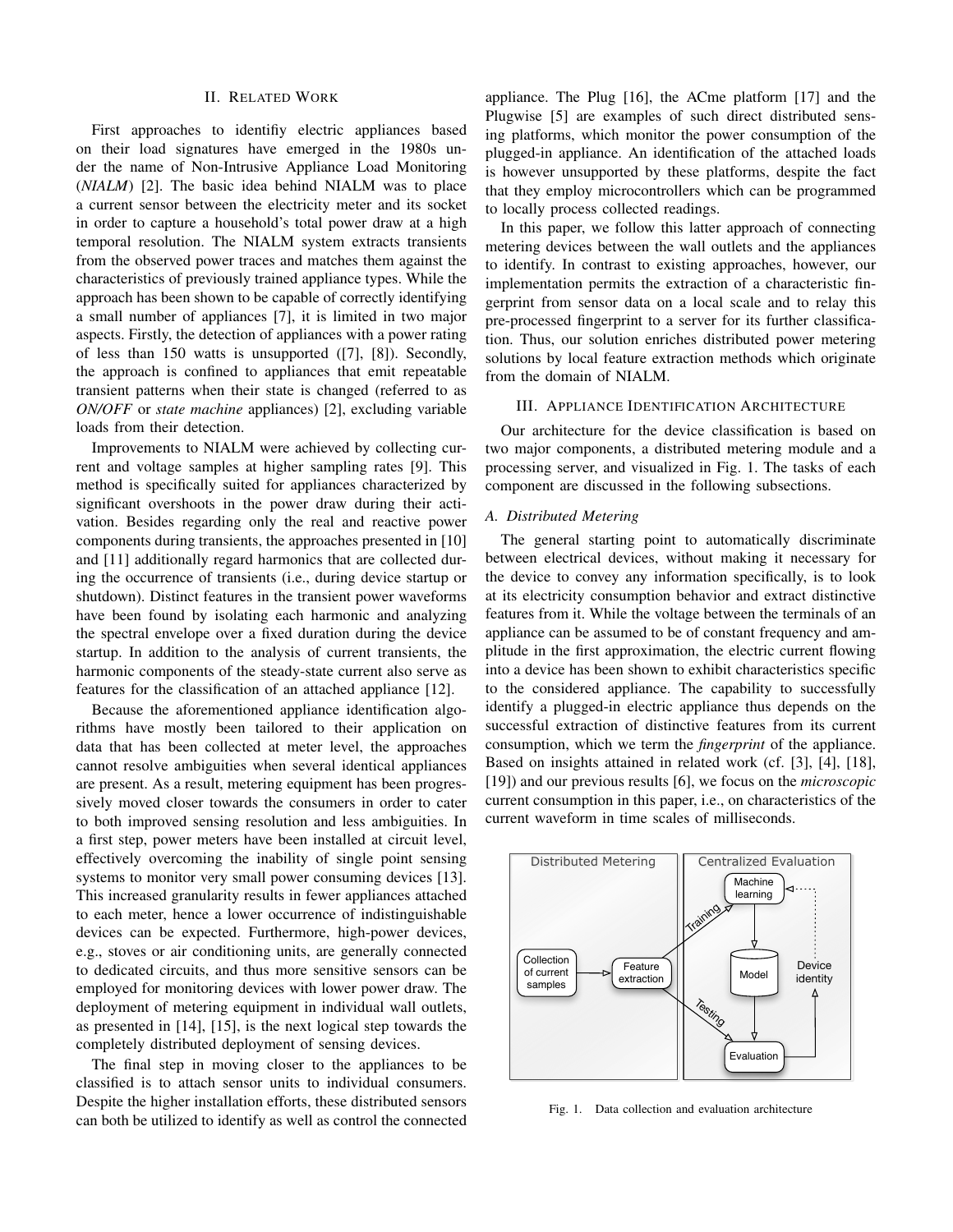

Fig. 2. Steady-state current waveforms and corresponding frequency spectra of three electric appliances

For the collection of current samples, we use an extended version of our SmartMeter.KOM nodes. In contrast to the first revision of SmartMeter.KOM [6], which has been specifically designed to capture current flows at high sampling rates and allow for only minor local processing of the data, we have replaced the microcontroller to allow for more complex processing operations. More precisely, an Atmel microcontroller with 32kBytes of Flash memory, 2.56kBytes of RAM, and a clock frequency of 16MHz is now used. The nodes are placed into the mains connection of a number of appliances and form a wireless sensor network, through which they route all collected fingerprints to the sink node, which performs the evaluation step (cf. Sec. III-B). Identical to the original SmartMeter.KOM implementation, the current is captured at a sampling rate of 1.6kHz. More precisely, the embedded sensing system captures 512 current readings during a period of 320ms. In order to determine the phase shift between voltage and current, and thus enable the detection of capacitive and inductive loads, the SmartMeter.KOM nodes also annotate each current sample by whether it has been collected during the positive or negative half cycle of the full voltage sine wave.

In total, we calculate ten different features from each sampling window. Based on the current samples, we regard both the root mean square (*RMS*) and the arithmetic mean values. The latter is relevant because it enables the detection of appliances with asymmetrical current consumption during the voltage's half waves. The maximum absolute current value encountered in the sampling window as well as the phase shift between current and voltage for one single half wave are regarded as two further features. The remaining six features are extracted by applying a Fast Fourier Transform (*FFT*) over

the sampling window. From its output, we use the magnitudes of the fundamental frequency and the first four odd harmonics (i.e., 150Hz through 450Hz for a mains frequency of 50Hz) as well as the DC component of the current waveform. In order to reduce the amount of data that needs to be transferred to the centralized evaluation server, the feature extraction is performed locally at the distributed metering unit. As a result of the local preprocessing, we reduce the traffic over the wireless channel from more than one kilobyte of raw sensor readings to a payload size of just 26 bytes.

Traces of the first six periods of the steady state current and the corresponding spectra are shown for three appliances in Fig. 2. Our decision to use the odd harmonics of the signal as distinctive features in our application is furthermore confirmed by the visual differences in the spectra depicted in the lower part of the figure. In addition to an analysis of steady-state currents, our system also regards the initial inrush current of appliances in order to support their classification. SmartMeter.KOM nodes comprise a solid state relay with zerocrossing detection, and can thus actuate an attached consumer in such a way that identical inrush currents can be observed repeatedly, only differing in terms of their sign (which has no impact on the FFT). We show three inrush current curves and the corresponding spectra in Fig. 3. While an increasing amount of noise can be observed in the spectra, the odd harmonics are still distinctive in the signal, and thus retain the applicability of our approach. The calculation of spectral components during the activation of an appliance is also motivated further by the spectrogram of the fast Ethernet switch shown in Fig. 4, where a visible difference between the inrush and steady state currents can be discerned.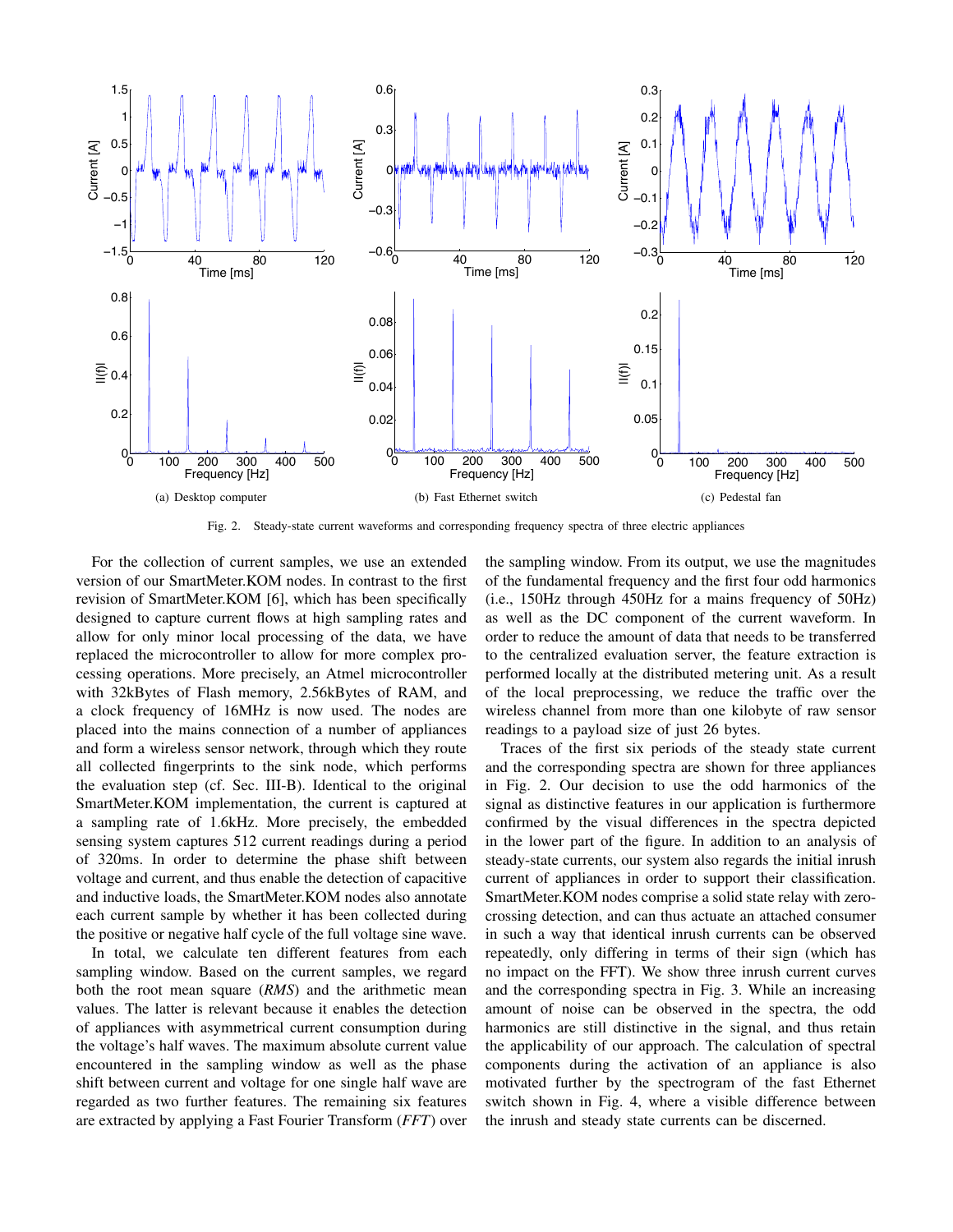

Fig. 3. Inrush current waveforms and corresponding frequency spectra of three electric appliances

## *B. Centralized Evaluation Server*

After the collection and preprocessing of the data, the collected fingerprints are forwarded to the evaluation server. The server uses data mining techniques in order to autonomously correlate collected fingerprints to the corresponding appliance type. The model is created using a supervised learning approach in which initially (i.e., during a *training* period) all incoming fingerprints are labeled with the type of the appliance from which they were captured. The server uses the Weka toolkit [20], which provides a large collection of classifiers and evaluation tools, and which we also use in order to assess the classification accuracies and the required time for the model building (cf. Sec. IV). The model retained at the server, which contains the correlation between a given appliance type, is



Fig. 4. Spectrogram of the fast Ethernet switch

extended with each received fingerprint and thus contains an autonomously established mapping between fingerprints and appliance types after the training phase.

Once the training phase has succeeded, the systems changes to the *testing* phase, in which incoming fingerprints are no longer annotated with the underlying appliance type. The sole operation of the server conducted during the testing phase is the matching of incoming fingerprints against the model and returning the corresponding appliance type. When the identity of an appliance is known, manifold notification and visualization options can be realized on the server, e.g., to notify the user about unnecessary energy consumption or to generate statistics of typical device operation schedules. It needs to be remarked that no further fingerprints are added to the model during the testing phase in our implementation.

The decision to collect all fingerprints and the model at a central instance has been made for several reasons. First and foremost, the computation and memory demand to create and dynamically extend the model poses resource requirements that exceed the capabilities of the SmartMeter.KOM nodes. The wireless transfer of fingerprints thus alleviates the need for expanding the computational power of each low-cost power sensing device by shifting the resource-intensive tasks to the server. Secondly, retaining a complete and up-to-date model at a central instance eliminates the need to distribute models to all devices whenever an update to the model has occurred at any node. Finally, the annotation of the collected traces with the device identities during the training phase can be done more conveniently on a user-accessible system with a graphical user interface.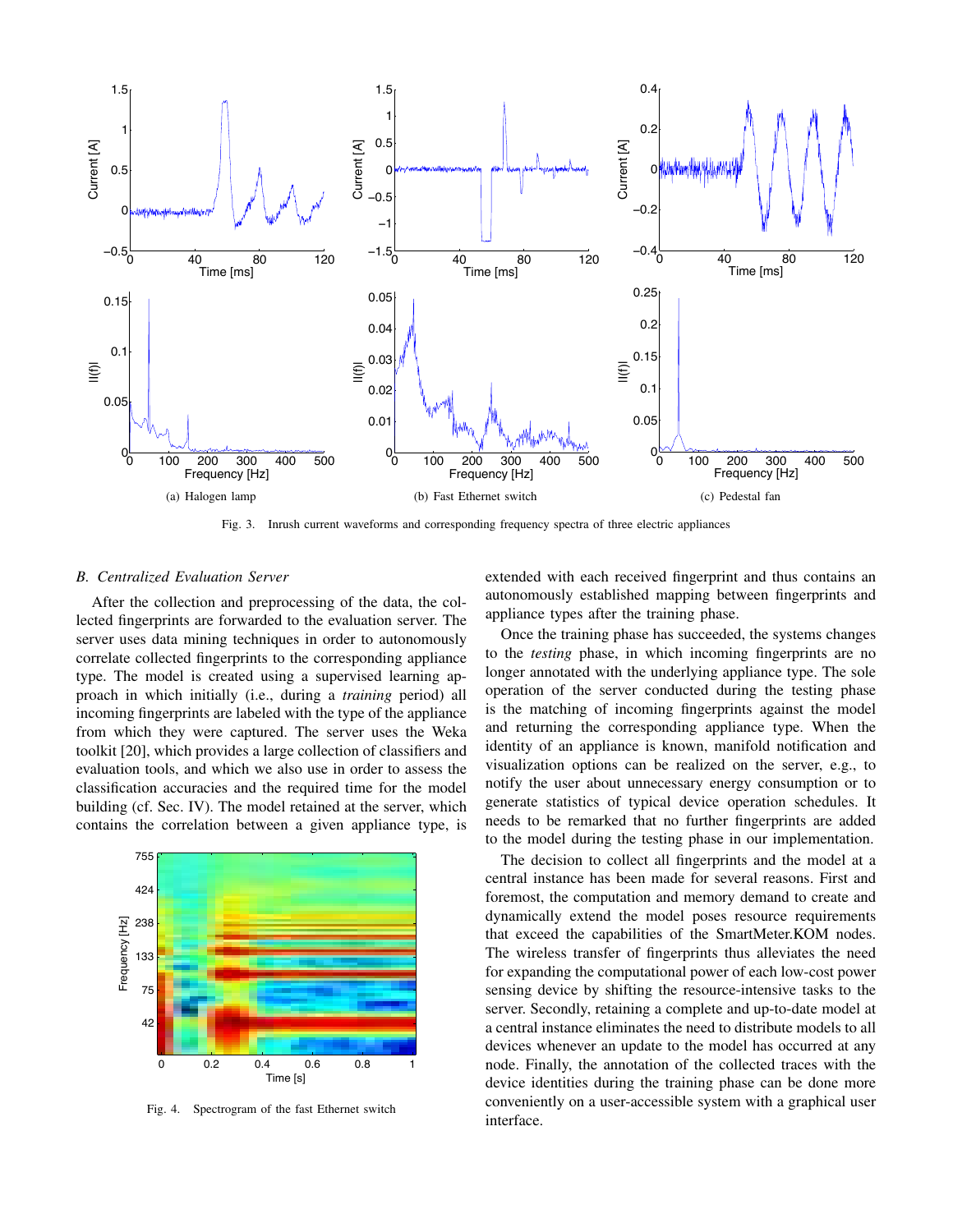#### IV. EVALUATION

We evaluate our system in three consecutive analyses. First, we assess whether the harmonic features of the inrush or the steady state are more relevant to the classification accuracy, and determine the outcome when both are combined. In the second evaluation, we increase the number of devices for which traces have been collected, and evaluate the impact of the harmonic features on the classification accuracy. For the third and last experiment, we have collected 3,400 current waveforms using the developed system, and used them to analyze the classification accuracies and the classification duration of different implementations.

## *A. Impact of the Inrush Current*

In this first analysis, we have collected 150 traces of load signatures from a set of six devices of five different types, as presented in Table I. The *computer monitor* class includes two different monitors (one Dell 20" and one Fujitsu Siemens 24" LCD screen) and hence comprises twice the number of samples. From each of the collected traces, the aforementioned harmonic content features were extracted for both the inrush and the steady state current, i.e., the current waveform captured five seconds after the device activation. The resulting training data thus comprises of the six FFTbased features, namely the magnitudes of the fundamental frequency, the odd harmonics, and the steady component. The major goal of this first evaluation is to compare the impact

TABLE I APPLIANCE TYPES AND TRACES CAPTURED FOR THE FIRST EVALUATION

| Device class             | Number of traces |
|--------------------------|------------------|
| Fast Ethernet switch (A) | 25               |
| Desktop computer (B)     | 25               |
| Computer monitor $(C)$   | 50               |
| Pedestal fan (D)         | 25               |
| Halogen desktop lamp (E) | 25               |

TABLE II

RESULT OF THE DEVICE CLASSIFICATION WHEN THE SIX HARMONIC FEATURES ARE BEING USED TO TRAIN A BAYESIAN NETWORK CLASSIFIER

| Input traces   |                  |     |    | Confusion matrix |    |                | Accuracy |
|----------------|------------------|-----|----|------------------|----|----------------|----------|
|                |                  | А   | B  | $\subset$        | D  | E              |          |
|                | А                | `24 | 0  | 1                | 0  | 0              |          |
| Steady state   | $\boldsymbol{B}$ | 0   | 25 | 0                | 0  | 0              | 80.0%    |
|                | $\boldsymbol{C}$ | 0   | 0  | 30               | 19 | 1              |          |
|                | D                | 0   | 0  | 3                | 20 | $\overline{2}$ |          |
|                | E                | 0   | 0  | $\overline{2}$   | 2  | 21             |          |
|                |                  | А   | B  | C                | D  | E              |          |
|                | А                | 25  | 0  | 0                | 0  | 0              | 99.3%    |
| Inrush current | B                | 0   | 24 | $\Omega$         | 0  | 1              |          |
|                | $\overline{C}$   | 0   | 0  | 50               | 0  | 0              |          |
|                | D                | 0   | 0  | 0                | 25 | 0              |          |
|                | E                | 0   | 0  | 0                | 0  | 25             |          |
|                |                  | А   | B  | $\mathsf{C}$     | D  | E              |          |
| Both           | А                | 25  | 0  | 0                | 0  | 0              |          |
|                | В                | 0   | 25 | $\Omega$         | 0  | 0              | 100.0%   |
|                | Ċ                | 0   | 0  | 50               | 0  | $\Omega$       |          |
|                | D                | 0   | 0  | 0                | 25 | 0              |          |
|                | E                | 0   | 0  | 0                | 0  | 25             |          |

of the features from both the steady state and inrush currents on the classification accuracy. For the evaluation, we rely on the Bayesian network classifier (our analysis of the achievable classification accuracies is presented in Sec. IV-C).

The classification accuracy has been analyzed using a 25-fold cross validation of the training data. The resulting confusion matrices for inrush current traces (collected with the zero-crossing solid state relay), the steady state current waveforms, and their combination are compared in Table II. Confusion is observed when solely relying on the features of any of the two feature sets individually. These ambiguities could however be completely resolved when the combination of both current feature sets was regarded in our evaluation of the five device types. As a result of this first evaluation, the selected harmonic features have proven to be sufficient in order to classify this small set of appliances correctly. The absence of devices with similar nominal power consumptions in this evaluation however does not permit a generalization of the results, and motivates the following analysis.

### *B. Impact of the Harmonic (FFT-based) Features*

In this second evaluation, we use a slightly larger set of device types and regard all of the ten features introduced in Sec. III-A. Based on the observations made in the first experiment, both the inrush and the steady state current waveforms have been regarded in this analysis. For our evaluation, we have collected the feature vectors of seven different household appliances, as listed in Table III. For each of the devices, 30 traces of their inrush and steady state currents have been collected each, such that an entire data set of 210 instances has been created.

In the evaluation, we assess the classification accuracy of three different machine learning algorithms, namely the J48, Naive Bayes, and Bayesian network algorithms. Furthermore, we investigate the effect of the additionally regarded features on the classification accuracy. Again, a 25-fold cross validation is used to analyze the data set. The confusion matrices for each of the algorithms as well as the overall classification accuracies for the given data set and the full feature vector set are presented in Table IV (J48), Table V (Naive Bayes), and Table VI (Bayesian network), respectively. Again, the Bayesian network shows the best classification accuracy of more than 98%.

In order to quantify the differences between relying solely on the six FFT-related features and the full feature set, we have

TABLE III APPLIANCE TYPES USED IN THE SECOND EXPERIMENT

| Device class                 | Nominal power draw |
|------------------------------|--------------------|
| Incandescent light bulb (F)  | 60W                |
| Compact fluorescent lamp (G) | 11W                |
| Laptop power supply (H)      | 368W (max.)        |
| Computer monitor (I)         | 160W               |
| Desktop fan $(J)$            | 40W                |
| Audio amplifier $(K)$        | 100W               |
| Immersion blender (L)        | 175W               |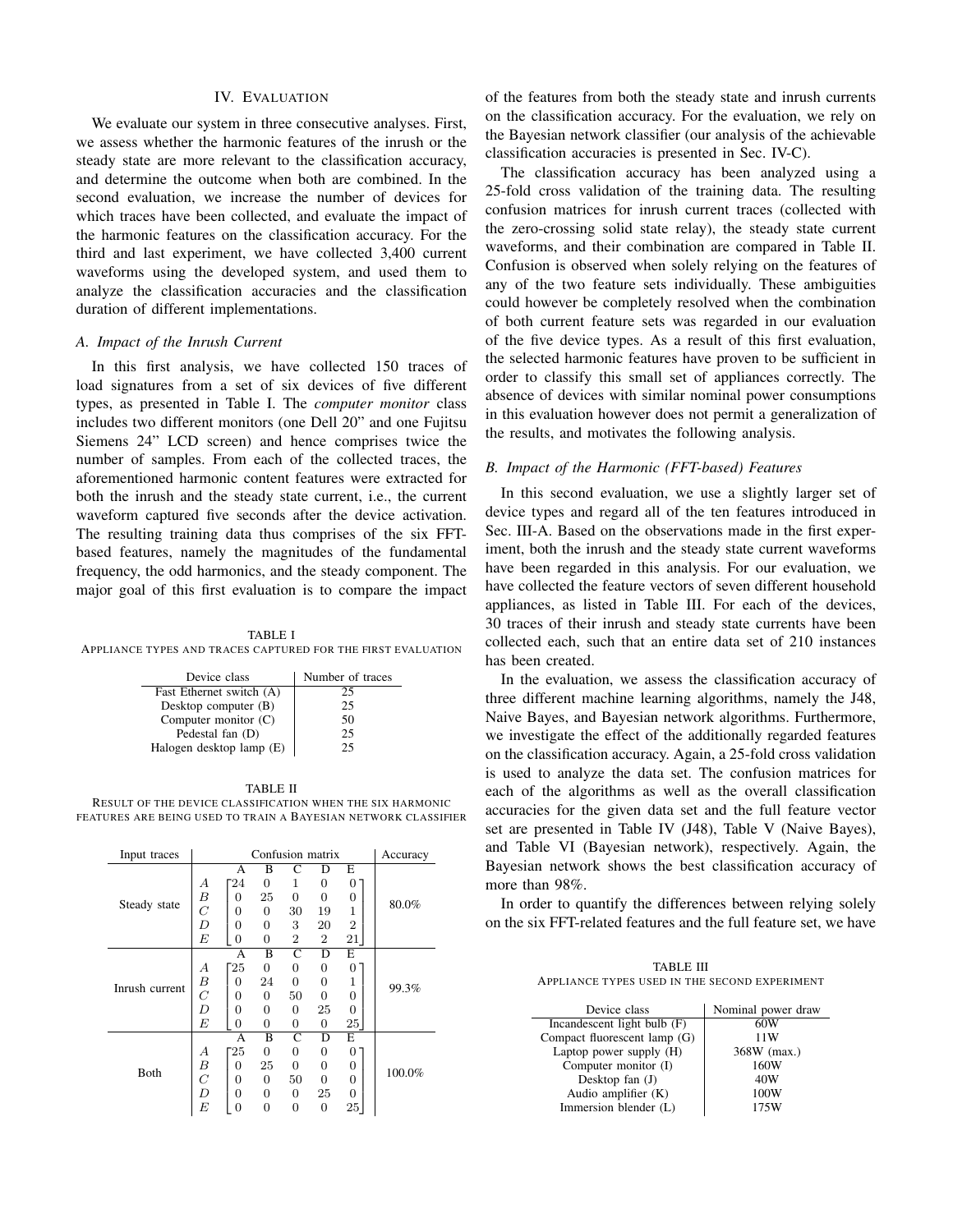|                                                                          |                                                                                                                         |                                                                                                                             |                                                                                                                         |                                                                                                                         |                                                                                                                           |                                                                                                                             |                                                                                                              | CONFUSION MATRIX, J48 CLASSIFIER              |
|--------------------------------------------------------------------------|-------------------------------------------------------------------------------------------------------------------------|-----------------------------------------------------------------------------------------------------------------------------|-------------------------------------------------------------------------------------------------------------------------|-------------------------------------------------------------------------------------------------------------------------|---------------------------------------------------------------------------------------------------------------------------|-----------------------------------------------------------------------------------------------------------------------------|--------------------------------------------------------------------------------------------------------------|-----------------------------------------------|
| $\,F$<br>G<br>H<br>$\boldsymbol{I}$<br>$\boldsymbol{J}$<br>K<br>L        | F<br>30<br>$\boldsymbol{0}$<br>$\boldsymbol{0}$<br>$\mathbf{1}$<br>$\boldsymbol{0}$<br>$\boldsymbol{0}$<br>$\mathbf{0}$ | G<br>$\overline{0}$<br>30<br>$\boldsymbol{0}$<br>$\boldsymbol{0}$<br>$\boldsymbol{0}$<br>$\boldsymbol{0}$<br>1              | Н<br>$\overline{0}$<br>$\boldsymbol{0}$<br>28<br>6<br>$\mathbf{0}$<br>$\boldsymbol{0}$<br>$\mathbf{1}$                  | I<br>$\boldsymbol{0}$<br>$\boldsymbol{0}$<br>$\overline{2}$<br>23<br>$\mathbf{0}$<br>$\overline{0}$<br>$\mathbf{1}$     | J<br>$\boldsymbol{0}$<br>$\boldsymbol{0}$<br>$\overline{0}$<br>$\overline{0}$<br>30<br>$\mathbf{0}$<br>$\boldsymbol{0}$   | K<br>0<br>$\overline{0}$<br>$\overline{0}$<br>$\overline{0}$<br>$\overline{0}$<br>30<br>$\boldsymbol{0}$                    | L<br>$\overline{0}$<br>0<br>$\boldsymbol{0}$<br>$\overline{0}$<br>$\boldsymbol{0}$<br>$\boldsymbol{0}$<br>27 | $\rightarrow$ Accuracy 94.3%                  |
|                                                                          |                                                                                                                         |                                                                                                                             |                                                                                                                         |                                                                                                                         |                                                                                                                           | <b>TABLE V</b>                                                                                                              |                                                                                                              |                                               |
|                                                                          |                                                                                                                         |                                                                                                                             |                                                                                                                         |                                                                                                                         |                                                                                                                           |                                                                                                                             |                                                                                                              | CONFUSION MATRIX, NAIVE BAYES CLASSIFIER      |
| $\,F$<br>$\cal G$<br>H<br>$\boldsymbol{I}$<br>$\boldsymbol{J}$<br>K<br>L | F<br>29<br>$\theta$<br>$\overline{0}$<br>$\mathbf{0}$<br>$\boldsymbol{0}$<br>$\overline{0}$<br>$\overline{0}$           | G<br>$\overline{0}$<br>30<br>$\boldsymbol{0}$<br>$\boldsymbol{0}$<br>$\boldsymbol{0}$<br>$\boldsymbol{0}$<br>$\overline{0}$ | Н<br>$\boldsymbol{0}$<br>$\overline{0}$<br>28<br>$\overline{5}$<br>$\boldsymbol{0}$<br>$\overline{0}$<br>$\overline{0}$ | I<br>$\overline{0}$<br>$\boldsymbol{0}$<br>$\mathbf{1}$<br>24<br>$\boldsymbol{0}$<br>$\boldsymbol{0}$<br>$\overline{0}$ | J<br>$\overline{0}$<br>$\overline{0}$<br>$\boldsymbol{0}$<br>$\boldsymbol{0}$<br>30<br>$\boldsymbol{0}$<br>$\overline{0}$ | K<br>$\boldsymbol{0}$<br>$\overline{0}$<br>$\overline{0}$<br>$\boldsymbol{0}$<br>$\boldsymbol{0}$<br>30<br>$\boldsymbol{0}$ | L<br>1<br>0<br>$\mathbf{1}$<br>$\mathbf{1}$<br>0<br>0<br>30                                                  | $\rightarrow$ Accuracy 95.7%                  |
|                                                                          |                                                                                                                         |                                                                                                                             |                                                                                                                         |                                                                                                                         |                                                                                                                           | <b>TABLE VI</b>                                                                                                             |                                                                                                              |                                               |
|                                                                          |                                                                                                                         |                                                                                                                             |                                                                                                                         |                                                                                                                         |                                                                                                                           |                                                                                                                             |                                                                                                              | CONFUSION MATRIX, BAYESIAN NETWORK CLASSIFIER |
| $\,F$                                                                    | F<br>30                                                                                                                 | G<br>$\boldsymbol{0}$                                                                                                       | Н<br>$\boldsymbol{0}$                                                                                                   | I<br>$\boldsymbol{0}$                                                                                                   | J<br>0                                                                                                                    | K<br>0                                                                                                                      | L<br>$_{0}$ -                                                                                                |                                               |
| G                                                                        | $\boldsymbol{0}$                                                                                                        | 30                                                                                                                          | $\boldsymbol{0}$                                                                                                        | $\boldsymbol{0}$                                                                                                        | $\overline{0}$                                                                                                            | 0                                                                                                                           | 0                                                                                                            |                                               |
| H<br>I                                                                   | $\boldsymbol{0}$<br>$\overline{0}$                                                                                      | $\boldsymbol{0}$                                                                                                            | 28<br>$\overline{2}$                                                                                                    | $\overline{2}$<br>28                                                                                                    | $\boldsymbol{0}$<br>$\overline{0}$                                                                                        | 0<br>$\overline{0}$                                                                                                         | $\boldsymbol{0}$                                                                                             |                                               |
| $\boldsymbol{J}$                                                         | $\overline{0}$                                                                                                          | $\boldsymbol{0}$<br>$\boldsymbol{0}$                                                                                        | $\boldsymbol{0}$                                                                                                        | $\boldsymbol{0}$                                                                                                        | 30                                                                                                                        | $\overline{0}$                                                                                                              | 0<br>$\overline{0}$                                                                                          | $\rightarrow$ Accuracy 98.1%                  |
| K                                                                        | $\mathbf{0}$                                                                                                            | $\overline{0}$                                                                                                              | $\boldsymbol{0}$                                                                                                        | $\mathbf{0}$                                                                                                            | $\boldsymbol{0}$                                                                                                          | 30                                                                                                                          | $\boldsymbol{0}$                                                                                             |                                               |
| L                                                                        | $\overline{0}$                                                                                                          | $\overline{0}$                                                                                                              | $\overline{0}$                                                                                                          | $\overline{0}$                                                                                                          | $\boldsymbol{0}$                                                                                                          | $\overline{0}$                                                                                                              | 30                                                                                                           |                                               |

TABLE IV

conducted a supplementary analysis. The results are shown in Table VII and indicate that approximately the use of the full feature vector leads to approximately 10 percent better results as compared to an approach relying on harmonic content only. Besides confirming that our classification approach is not confined to data sets of five appliance types only, a major outcome of this second experiment is the fact that an educated selection of an appropriate classifier has significant impact on the classification accuracy. When using the full feature vector, confusion was only present for some of the traces collected from the laptop computer's power supply and the computer monitor.

## *C. Classifier Selection*

In this third and last evaluation, we have established a larger input set by collecting 3,400 current waveforms from 16 different appliances. The goal of this evaluation is an assessment of the classification accuracy for different machine learning algorithms as well as an analysis of the time required to

TABLE VII CLASSIFICATION ACCURACY FOR DIFFERENT FEATURE SETS

| Classifier       | Harmonics only | Full feature set |
|------------------|----------------|------------------|
| Bayesian Network | 85.2%          | 94.3%            |
| Naive Bayes      | 83.3%          | 98.1%            |
| J48              | 84.3%          | $95.7\%$         |

TABLE VIII APPLIANCE TYPES USED IN THE THIRD EXPERIMENT

| Device class                   | Nominal power draw |
|--------------------------------|--------------------|
| Compact fluorescent lamp (A)   | 11W                |
| Laptop power supply $(B)$      | 368W (max.)        |
| $LCD$ monitor $(C)$            | 160W               |
| LCD TV (D)                     | 150W               |
| Audio amplifier (E)            | 100W               |
| Immersion blender level 12 (F) | 175W               |
| Immersion blender level 01 (G) | 35W                |
| Bread slicer (H)               | 110W               |
| Refrigerator (I)               | 90W                |
| Freezer $(J)$                  | 100W               |
| CRT TV (K)                     | 130W               |
| $LCD$ monitor $(L)$            | 230W               |
| Fluorescent tube (M)           | 18W                |
| Fluorescent tube $(N)$         | 40W                |
| Halogen lamp $(O)$             | 42W                |
| Laptop power supply (P)        | 390W (max.)        |

construct the model from the input data. The selected electric appliances used in this evaluation are listed in Table VIII. Apart from the LCD monitor (class *C*), a total number of 200 traces were collected for each appliance. To assess the classifier's behavior when devices of the same make and model are present in the input, two different LCD monitors of identical brand and model were traced 200 times each, resulting in 400 traces for the LCD monitor. The chosen devices were specifically selected such that devices with similar nominal power draw are present in the input data set, allowing us to assess the classification accuracy when the stated power demand indicates the possible presence of ambiguities.

In order to ensure comparability to real-world settings, where significantly more steady state operating fingerprints than inrush traces are likely to be collected, we only consider one device operation phase per appliance. In other words, more than 95% of the collected current waveforms were captured during the appliance's steady state operation. The analysis of the collected data is again done using a 25-fold cross validation of the complete training set. We have analyzed the classification accuracies and model construction times for nine well-known machine learning algorithms. The resulting values are tabulated in Table IX, which shows the figures of merit for each of the classifiers. With regard to the classification accuracy, the first interesting result is that all classifiers reach values above 99% for the given set of extracted features. In

TABLE IX CLASSIFICATION ACCURACY FOR DIFFERENT CLASSIFIERS

| Algorithm               | Cross validation<br>accuracy (25 folds) | Model construction<br>time |
|-------------------------|-----------------------------------------|----------------------------|
| Bagging                 | 99.88%                                  | 0.59s                      |
| <b>Bayesian Network</b> | $100\%$                                 | 0.20s                      |
| J48                     | 99.76%                                  | 0.17s                      |
| <b>JRip</b>             | 99.29%                                  | 0.51s                      |
| LogitBoost              | 99.29%                                  | 0.64s                      |
| Naive Bayes             | 99.97%                                  | 0.08s                      |
| Random Committee        | 99.94%                                  | 0.22s                      |
| Random Forest           | 99.97%                                  | 0.20s                      |
| Random Tree             | 99.79%                                  | 0.03s                      |